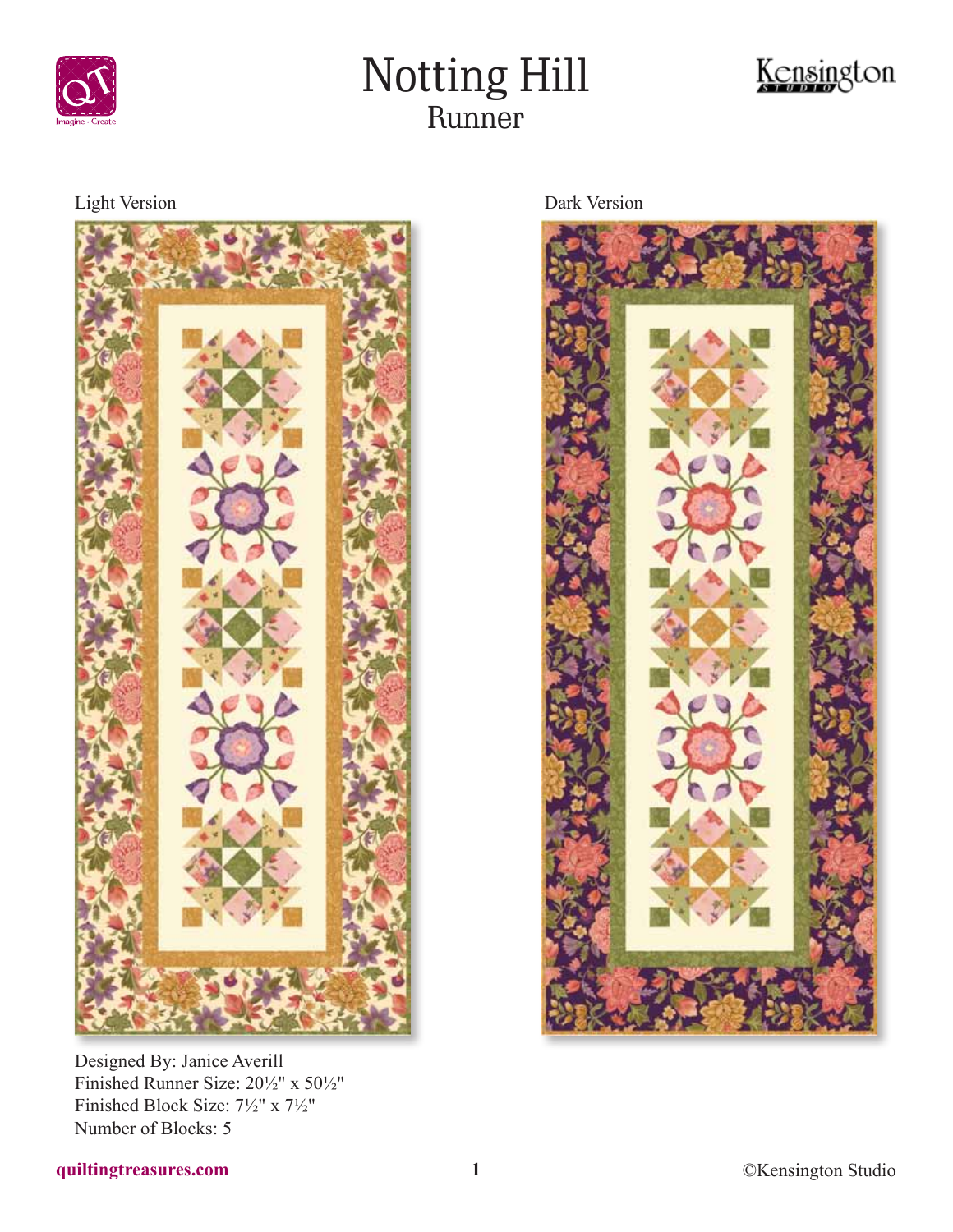

# Notting Hill Runner



|         |                           |         |                       |                                     | FABRIC REQUIREMENTS |
|---------|---------------------------|---------|-----------------------|-------------------------------------|---------------------|
|         |                           |         |                       |                                     |                     |
|         |                           |         |                       | Design: Light                       | Yards               |
|         |                           |         |                       | 23468 E                             | $5/8$               |
|         |                           |         |                       | 23469 D                             | $\frac{1}{8}$       |
| 23468 E | 23469 D                   | 23470 A | 23471 A               | 23470 A                             | $\frac{1}{4}$       |
|         |                           |         |                       | 23471 A                             | $\frac{1}{3}$       |
|         |                           |         |                       | 23471 D                             | $\frac{1}{8}$       |
|         |                           |         |                       | 23471 G<br>(Inc. Binding)           | $\frac{1}{2}$       |
|         |                           |         |                       | 23471 G<br>(Appliqué<br>stems only) | $\frac{1}{8}$       |
| 23471 D | 23471 G<br>(Inc. Binding) | 23471 V | 23472 D               | 23471 V                             | $\frac{1}{4}$       |
|         |                           |         |                       | 23472 D                             | $\frac{1}{8}$       |
|         |                           |         |                       | 23472 E                             | $\frac{1}{8}$       |
|         |                           |         |                       | 23472L                              | $\frac{1}{8}$       |
|         |                           |         |                       | 22083 E                             | $5/8$               |
|         |                           |         | <b>Backing Fabric</b> | $1\frac{3}{4}$                      |                     |
|         |                           |         |                       |                                     |                     |
|         |                           |         |                       |                                     | FABRIC REQUIREMENTS |
|         |                           |         |                       |                                     |                     |
|         |                           |         |                       | Design: Dark                        | Yards               |
|         |                           |         |                       | 23468 V                             | $5/8$               |
|         |                           |         |                       | 23469 D                             | $\frac{1}{8}$       |
| 23468 V | 23469 D                   | 23470 H | 23471 G               | 23470 H                             | $\frac{1}{4}$       |
|         |                           |         |                       | 23471 G                             | $\frac{1}{3}$       |
|         |                           |         |                       | 23471 V                             | $\frac{1}{8}$       |
|         |                           |         |                       | 23471 A<br>(Inc. Binding)           | $\frac{1}{2}$       |
|         |                           |         |                       | 23471 G<br>(Appliqué<br>stems only) | $\frac{1}{8}$       |
| 23471 V | 23471 A                   |         | 23471 D               | 23471 D                             | $\frac{1}{4}$       |
|         | (Inc. Binding)            |         |                       | 23472L                              | $\frac{1}{8}$       |
|         |                           |         |                       | 23472 E                             | $\frac{1}{8}$       |
|         |                           |         |                       | 23472 D                             | $\frac{1}{8}$       |
|         |                           |         |                       | 22083 E                             | $^{5}\!/_{\!8}$     |
| 23472L  | 23472 E                   | 23472 D | 22083 E               | <b>Backing Fabric</b>               | $1\frac{3}{4}$      |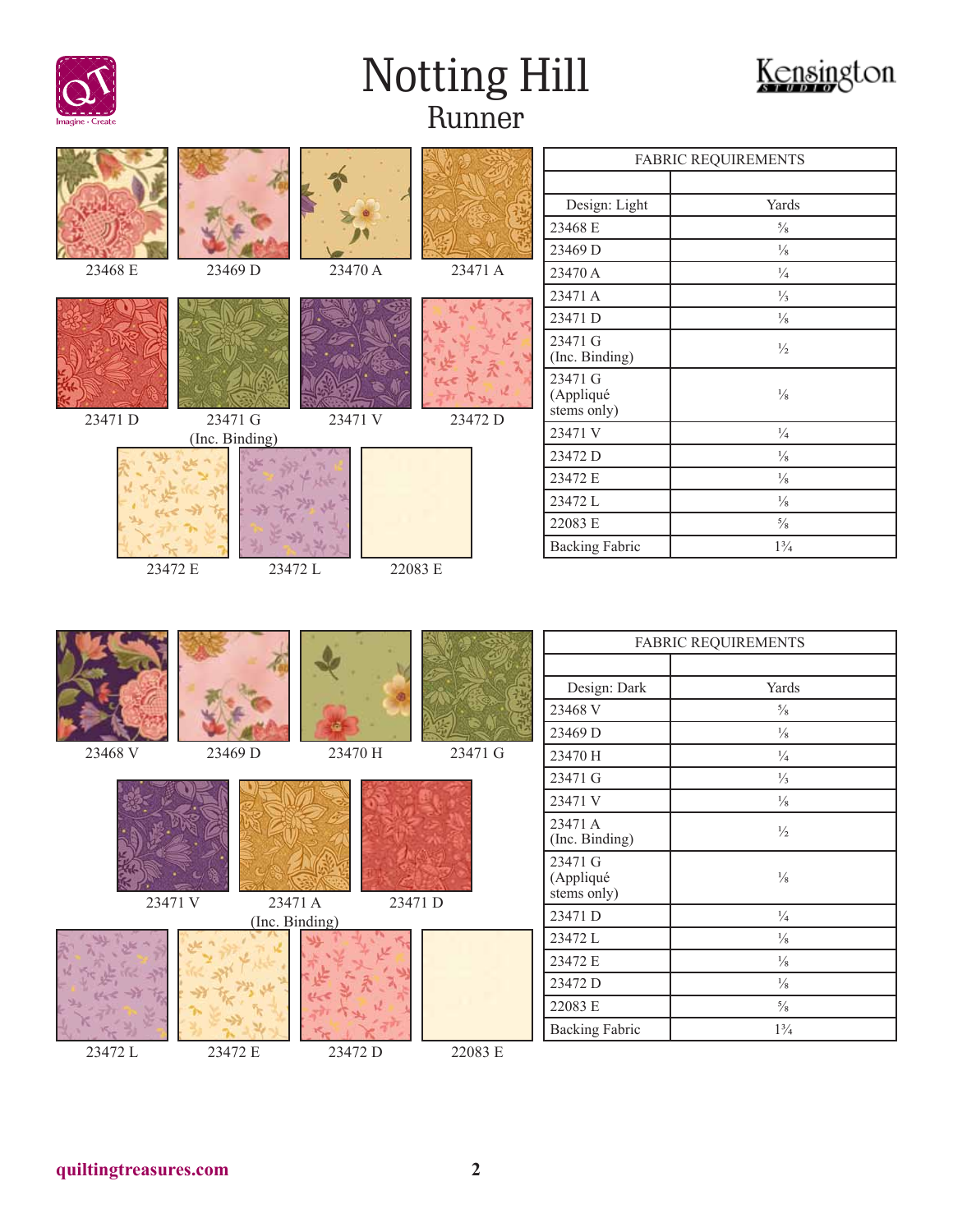





# **Cutting Directions for the Light Version:**

**WOF =** *width of fabric from selvage to selvage. Information for dark runner given in brackets [ ] when different from that of light runner. Label all pieces with the letters given in the cutting steps. Instructions refer to the letters to identify pieces. Prepare appliqué pieces using your favorite method (see instructions).*

## **23468 E [23468 V] - Large Floral**

• Cut (4) 4½" x **WOF** strips for third border.

### **23469 D - Pink Floral**

• Cut (1) 2¼" x **WOF** strip; recut into (12) 2¼" C squares.

## **23470 A [23470 H] - Tan Print [Green Print]**

• Cut  $(1)$  3<sup>3</sup>/<sub>8</sub><sup>"</sup> x **WOF** strip; recut into  $(6)$  3<sup>3</sup>/<sub>8</sub><sup>"</sup> squares, then cut in half diagonally to make 12 F triangles.

### **23471 A [23471 G] - Gold Tonal [Dark Green Tonal]**

- Cut (1)  $1\frac{3}{4}$ " x **WOF** strip; recut into (12)  $1\frac{3}{4}$ " E squares.
- Cut (3) 1½" x **WOF** strips; recut into (2) 41" lengths and (2) 13" lengths for second border.

## **23471 D [23471 V] - Red Tonal [Purple Tonal]**

• Prepare 16 piece 5/8 for appliqué.

# **23471 G [23471 A] - Dark Green Tonal [Gold Tonal]**

- Cut (1)  $2\frac{1}{4}$ " x **WOF** strip; recut into (3)  $2\frac{1}{4}$ " A squares and (12) 2⅛" D squares. Then cut the D squares in half diagonally to make 24 D triangles.
- Cut (4) 2½" x **WOF** strips for binding.

### **23741 G - Dark Green Tonal for Stems**

• Prepare 8 each pieces 1, 4 and 7 for appliqué or cut 70" of  $\frac{7}{8}$ "-wide bias strips and prepare (24)  $\frac{3}{16}$ " x 2 $\frac{1}{2}$ " lengths.

### **23471 V [23471 D] - Purple Tonal [Red Tonal]**

• Prepare 8 piece 2 and 2 piece 10 for appliqué.

### **23472 D [23472 L] - Pink Print [Lavender Print]**

• Prepare 16 piece 6/9 and 2 piece 12 for appliqué.

### **23472 E - Cream Print**

• Prepare 2 piece 13 for appliqué.

### **23472 L [23472 D] - Lavender Print [Pink Print]**

• Prepare 8 piece 3 and 2 piece 11 for appliqué.

### **22083 E - Cream Tonal**

• Cut (1) 10" x **WOF** strip; recut into (2) 10" squares for appliqué backgrounds. Trim remainder of strip into (3)  $2\frac{1}{8}$ " x 22" strips; recut into (30)  $2\frac{1}{8}$ " B squares. Then cut the B squares in half diagonally to make 60 B triangles.



Light

**Side Unit** 

Dark

**quiltingtreasures.com 3**

• Cut (3) 2" x **WOF** strips; recut into (2) 38" lengths and (2) 11" lengths for first border.

# **Backing of Choice**

• Cut (2) 28" x **WOF** strips for backing.

### **Pieced Blocks**

*Note: Use a ¼" seam allowance for all stitching.*

**1.** Sew a B triangle to opposite sides of an A square. Press seams toward the triangles. Add a B triangle to the remaining sides of A to complete (1) 3" x 3" center unit. Press seams toward the triangles. Repeat to make 3 center units total.



**2.** Stitch a B triangle to 1 side of a C square and a D triangle to the opposite side. Press seams toward the triangles. Repeat on the remaining sides of C to complete (1) 3" x 3" side unit. Press seams toward the triangles. Repeat to make 12 side units total.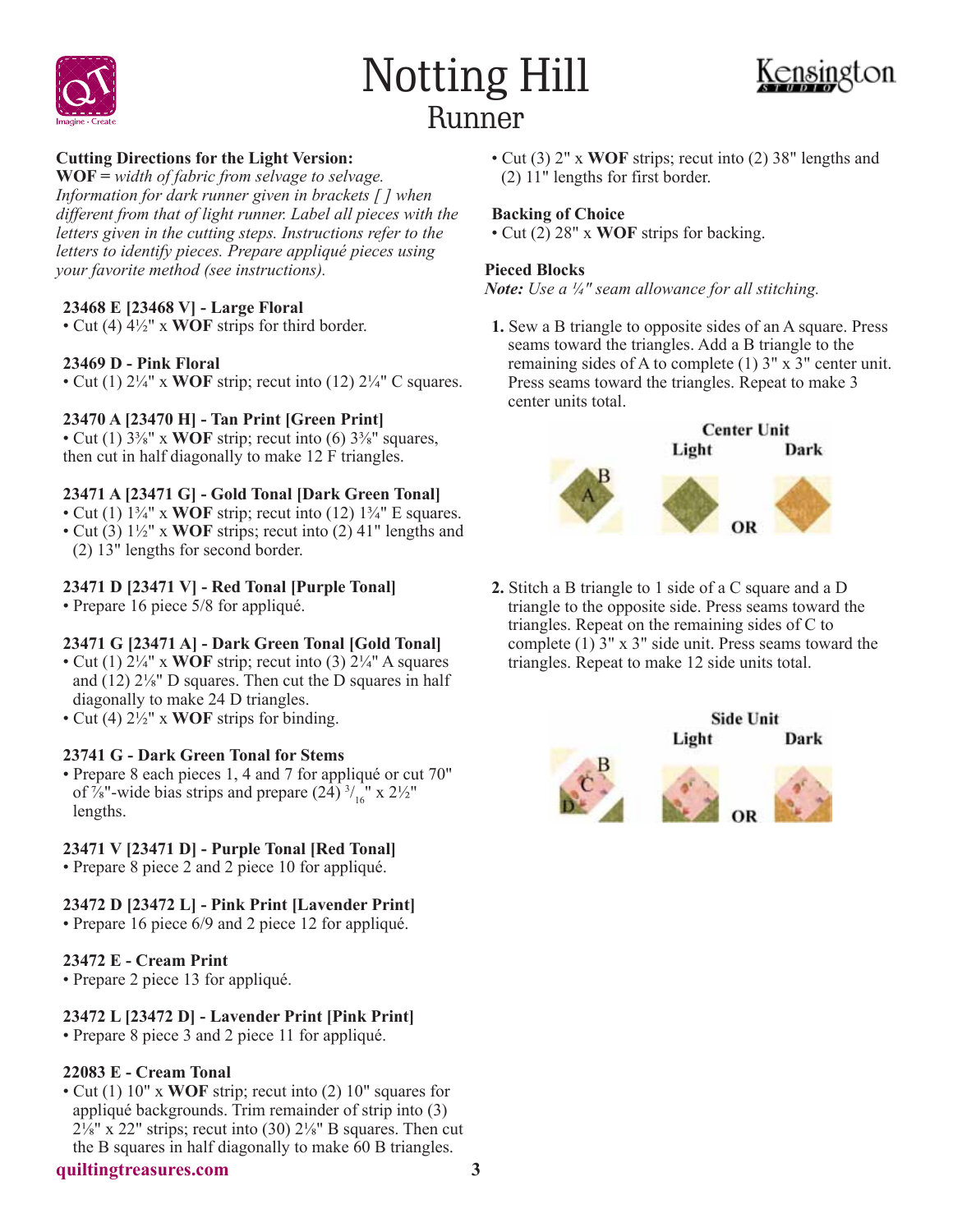

# Notting Hill Runner



**3.** Sew a B triangle to 2 adjacent edges of an E square. Press seams toward the triangles. Add an F triangle to the long diagonal edge of the pieced unit to complete (1) 3" x 3" corner unit. Press seam toward the F triangle. Repeat to make 12 corner units total.



**4.** Stitch a center unit between 2 side units to make the 3" x 8" center row. Press seams toward the center unit. Sew a side unit between 2 corner units to make the 3" x 8" top row. Press seams toward the corner units. Repeat to make the bottom row. Join the rows to complete (1) 8" x 8" pieced block. Press seams away from the center row. Repeat to make 3 blocks total.





### **Appliqué Blocks:**

**1.** Fold each 10" cream square in quarters and crease to mark the vertical and horizontal centerlines. Fold in half twice diagonally and crease to mark diagonal centerlines.

- **2.** Lightly trace the full-size tulip/bud appliqué design in each corner of the creased squares and the large flower in the center.
- **3.** Cut out and prepare pieces for appliqué referring to the cutting instructions for the number of each piece and fabric to use. Add a  $\frac{1}{8}$ "- $\frac{1}{4}$ " seam allowance to the solid line edges of each piece for hand or turned-edge appliqué. Dashed lines on patterns indicate section of a piece that is under another piece. Do not add seam allowance to the dashed line edges.
- **4.** Arrange and appliqué the stem pieces on each background square using your favorite appliqué method. Continue to add pieces in numerical order to complete the appliqué. Press from the back. Trim each block to 8" x 8" with the appliqué centered.



# **Quilt Assembly:**

*Refer to the cover runner image throughout the following steps.*

- **1.** Sew the pieced blocks and appliqué blocks alternately together to complete the 8" x 38" runner center. Press seams away from the pieced blocks.
- **2.** Stitch the 2" x 38" cream tonal strips to opposite long sides of the runner center and the 2" x 11" cream tonal strips to the short ends. Press seams toward the strips.
- **3.** Sew the 2" x 41" gold tonal [dark green tonal] strips to the long sides of the runner center and the 2" x 13" strips to the short ends. Press seams toward the strips.
- **4.** Stitch the 4½" x **WOF** large floral strips short ends together to make a long strip. Press seams to 1 side. Cut into (2) 43" strips and (2) 21" strips. Sew the 43" strips to the long sides and the 21" strips to the short ends to complete the runner top. Press seams toward the strips.

### **quiltingtreasures.com 4**